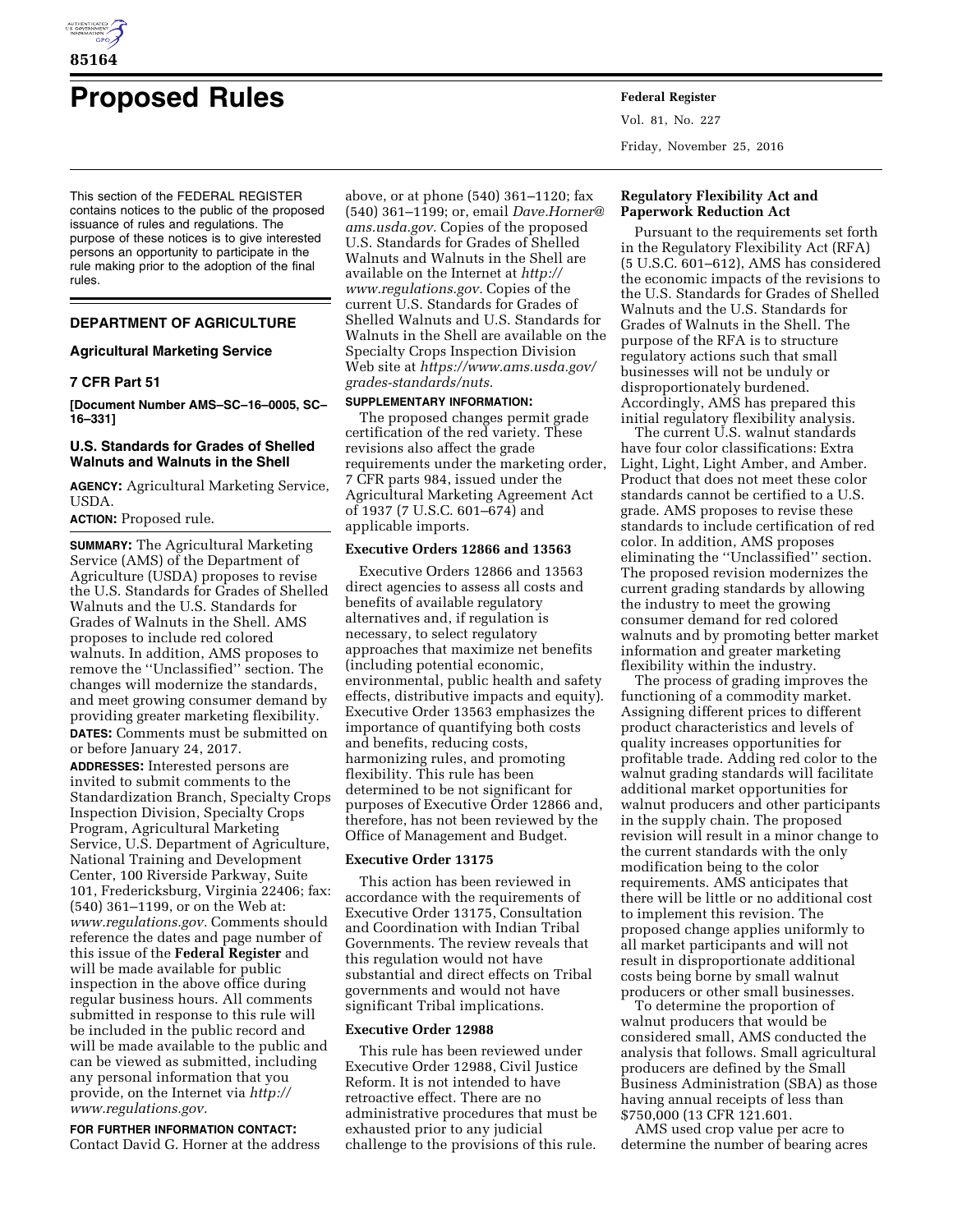required to generate annual sales of \$750,000 or more, and came to 136 bearing acres. To reach this number, AMS divided the total crop value measured in dollars by the total utilized production measured in tons. Using annual National Agricultural Statistics Service (NASS) data for the years 2010 to 2014, the five-year average crop value was \$1,507,478,000; utilized production was 504,800 tons; and grower price was \$2,982 per ton. AMS multiplied the price by yield to find the crop value per acre of \$5,670 on average over five years. Finally, AMS divided the SBAdefined annual sales threshold of \$750,000 by value per acre, which resulted in 136 acres.

The NASS Agricultural Census is conducted every five years and in 2012 showed that 87 percent of walnut farming operations in the U.S. fell into its Census category of ''under 100 bearing acres'' of walnuts. AMS estimates that the proportion of walnut growers that qualify as small businesses under the SBA definition is likely to be close to 90 percent, given the probable exclusion in the ''under 100 bearing acres'' Census category of walnut producers with bearing acreage between 100 and 136. These small growers will not be disproportionately affected by the proposed rule as all changes to the standards will be applied uniformly to all market participants.

In August 2015, the Grades and Standards Committee of the California Walnut Board and Commission voted unanimously to revise the U.S. walnut standards to include non-amber cultivars such as red colored varieties. More than 99 percent of U.S. walnuts are produced in California. Addition of an expanded color certification grade will encourage greater revenue to flow into the industry due to greater marketing opportunities for red colored nuts. Revising the current grading standards to include red walnuts will come at a minimal cost to the industry. The benefits of modernized grading standards, which include better market information and greater marketing flexibility, exceed the minor costs to market participants of implementing this revision to the U.S. standards for walnuts.

## **Background**

The current U.S. walnut standards only permit the following four colors: Extra Light, Light, Light Amber, and Amber. However, consumer demand is growing for red walnuts in the U.S. In China, the Livermore variety (a red colored walnut) is very desirable. U.S. growers and companies expect sales to continue rising domestically and in

China, especially once red walnuts are permitted grade certification.

To address anticipated consumer needs, the Grades and Standards Committee of the California Walnut Board and Commission voted unanimously in August 2015 to revise the U.S. walnut standards to include non-amber cultivars, beginning with the Livermore variety. Later, the California Walnut Board and Commission sent an official letter to the AMS administrator formally requesting the addition of red colored varieties.

Therefore, AMS proposes to make the following revisions in the U.S. Standards for Grades of Shelled Walnuts:

• § 51.2276 Color chart: Removed and reserved. The information in this section regarding the U.S.D.A. Walnut Color Chart is obsolete.

• § 51.2277 U.S. No. 1(a): Revised to include red walnuts.

• § 51.2278 U.S. Commercial (a): Revised to include red walnuts.

• § 51.2279 Unclassified: Removed and reserved. AMS is removing this section in all standards as they are revised, as it is no longer considered necessary.

• § 51.2281 Color classifications: The section is reorganized into subparts (a) and (b) to include red walnuts.

• § 51.2282 Table II: Revised to include red walnuts.

• § 51.2283 Off color: Revised to include red walnuts.

In addition, AMS proposes to make the following revisions in the U.S. Standards for Grades of Walnuts in the Shell:

• § 51.2946 Color chart: Removed and reserved. This section is now redundant and no longer needed.

• § 51.2948 U.S. No. 1 (a), § 51.2949 U.S. No. 2 (a), and § 51.2950 U.S. No. 3 (a): Subpart (1) was added to subpart (a) in each section to accommodate red walnuts.

• § 51.2951 Unclassified: Removed and reserved. AMS is removing this section in all standards as they are revised, as it is no longer considered necessary.

• § 51.2954 Tolerances for grade defects: Revised to include red walnuts.

The proposed rule provides a 60-day period during which interested parties may comment on the revisions to the standards.

## **List of Subjects in 7 CFR Part 51**

Food grades and standards, Food labeling, Frozen foods, Fruit juices, Fruits, Reporting and recordkeeping requirements, Vegetables.

For reasons set forth in the preamble, 7 CFR part 51 is proposed to be amended as follows:

# **PART 51—[AMENDED]**

■ 1. The authority citation for part 51 continues to read as follows:

**Authority:** 7 U.S.C. 1621–1627.

#### **§ 51.2276 [Removed and Reserved]**

■ 2. In § 51.2276 is removed and reserved:

■ 3. In § 51.2277, paragraph (a) is revised to read as follows:

# **§ 51.2277 U.S. No. 1.**  \* \* \* \* \*

(a) Color shall be specified in connection with this grade in terms of "extra light," "light," "light amber," or ''amber'' from the USDA Walnut Color Chart or in terms of ''red'' color. The color classifications in the USDA Walnut Color Chart shall not apply to "red" color. Furthermore, "red" color shall not be mixed with ''extra light,'' ''light,'' ''light amber,'' or ''amber'' colors. (See § 51.2281 and § 51.2282.) \* \* \* \* \*

■ 4. In § 51.2278, paragraph (a) is revised to read as follows:

# **§ 51.2278 U.S. Commercial.**

\* \* \* \* \* (a) Color of walnuts based on the USDA Walnut Color Chart shall be not darker than the ''amber'' classification. There are no color requirements for ''red'' walnuts. Color may be specified in connection with the grade in terms of one of the color classifications in the USDA Walnut Color Chart or ''red'' color. ''Red'' color shall not be mixed with "extra light," "light," "light amber,'' or ''amber'' colors. (See § 51.2281 and § 51.2282.)

## **§ 51.2279 [Removed and Reserved]**

■ 5. In § 51.2279 is removed and reserved:

■ 6. Revise § 51.2281 to read as follows:

#### **§ 51.2281 Color classifications.**

The following classifications are provided to describe the color of any lot:

(a) ''Extra light,'' ''light,'' ''light amber,'' and ''amber:'' The portions of kernels in the lot shall be not darker than the darkest color permitted in the specified classification as shown on the USDA Walnut Color Chart.

(b) ''Red:'' There are no color requirements.

■ 7. In § 51.2282, Table II is amended by adding an entry for ''Red'' to read as follows:

<sup>\* \* \* \* \*</sup>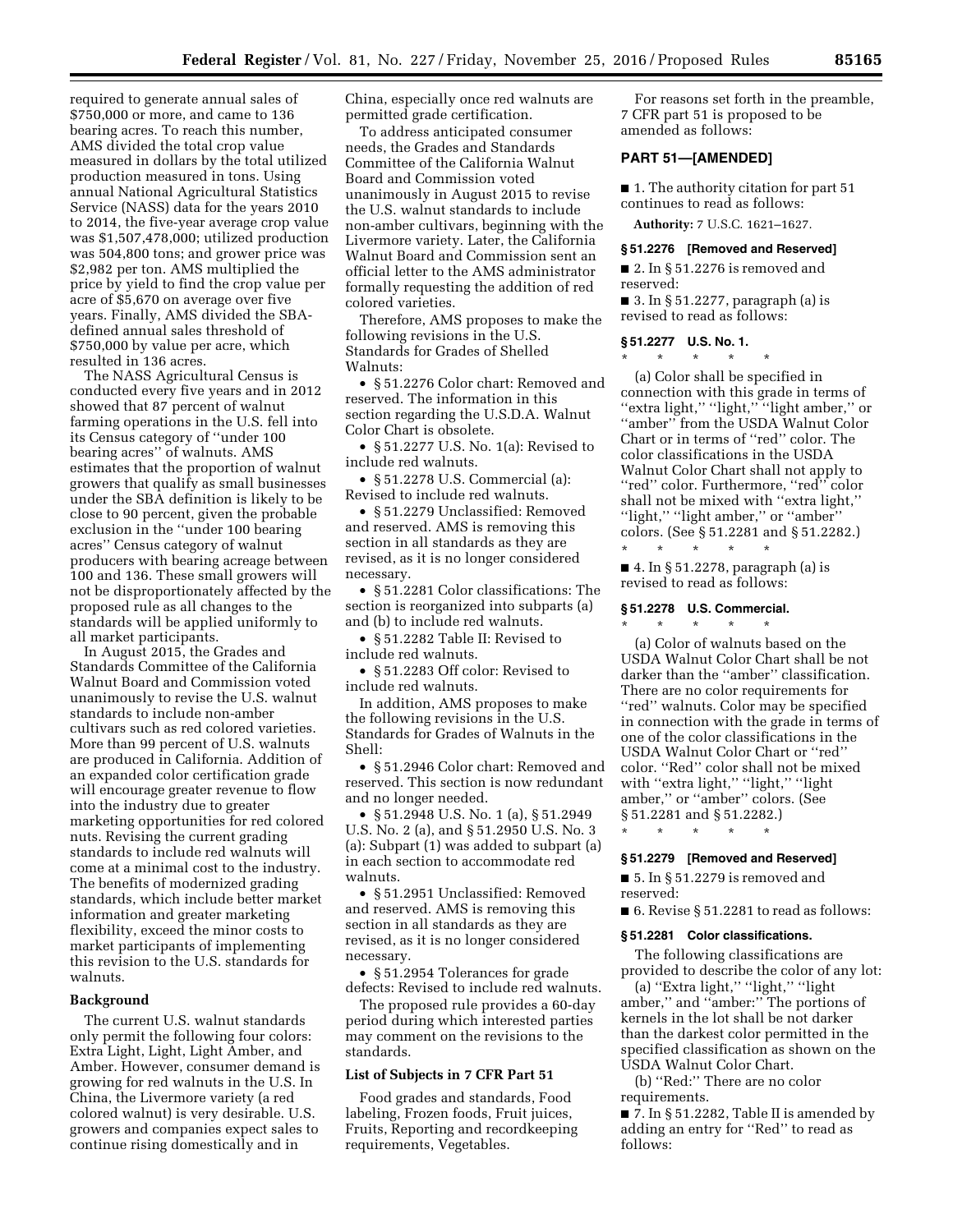**§ 51.2282 Tolerances for color.** 

\* \* \* \* \*

TABLE II

|     | Color classification |  |  | Darker than<br>extra light <sup>1</sup> | Darker than<br>light <sup>1</sup> | Darker than<br>light amber <sup>1</sup> | Darker than<br>amber <sup>1</sup> |  |
|-----|----------------------|--|--|-----------------------------------------|-----------------------------------|-----------------------------------------|-----------------------------------|--|
|     |                      |  |  |                                         |                                   |                                         |                                   |  |
| Rec |                      |  |  |                                         |                                   |                                         |                                   |  |

1See illustration of this term on USDA Walnut Color Chart.

\* \* \* \* \*  $\blacksquare$  8. Revise § 51.2283 to read as follows:

#### **§ 51.2283 Off color.**

The term "off color" is not a color classification, but shall be applied to any lot which fails to meet the requirements of the ''amber'' classification when applying the color classifications in the USDA Walnut Color Chart. Off color shall not be used for "red" color.

# **§ 51.2946 [Removed and reserved].**

■ 9. In § 51.2946 is removed and reserved.

 $\blacksquare$  10. In § 51.2948, paragraphs (a) is revised to read as follows:

# **§ 51.2948 U.S. No. 1.**

\* \* \* \* \*

(a) Kernel color shall be specified in connection with this grade in terms of "extra light," "light," "light amber," or ''amber'' from the USDA Walnut Color Chart or in terms of ''red'' color. The color classifications in the USDA Walnut Color Chart shall not apply to ''red'' color. Furthermore, ''red'' color shall not be mixed with ''extra light,'' ''light,'' ''light amber,'' or ''amber'' colors. When kernel color is based on the color classifications from the USDA Walnut Color Chart, at least 70 percent, by count, of the walnuts have kernels which are not darker than ''light amber,'' and which are free from grade defects: *Provided,* That at least foursevenths of the above amount, or 40

percent of the walnuts have kernels which are not darker than ''light.'' Higher percentages of nuts with kernels not darker than ''light amber'' which are free from grade defects and/or higher percentages with kernels not darker than ''light'' which are free from grade defects, may be specified in accordance with the facts. (See § 51.2954 of this part)

 $\frac{1}{2}$  11. In § 51.2949, paragraphs (a) is revised to read as follows:

#### **§ 51.2949 U.S. No. 2.**  \* \* \* \* \*

(a) Kernel color shall be specified in connection with this grade either in terms of ''extra light,'' ''light,'' ''light amber,'' or ''amber'' from the USDA Walnut Color Chart or in terms of ''red'' color. The color classifications in the USDA Walnut Color Chart shall not apply to "red" color. Furthermore, ''red'' color shall not be mixed with ''extra light,'' ''light,'' ''light amber,'' or ''amber'' colors. When kernel color is based on the color classifications from the USDA Walnut Color Chart, at least 60 percent, by count, of the walnuts have kernels which are not darker than ''light amber,'' and which are free from grade defects. Higher percentages of nuts with kernels not darker than ''light amber'' which are free from grade defects, and/or percentages with kernels not darker than ''light'' which are free from grade defects, may be specified in accordance with the facts. (See § 51.2954 of this part)

■ 12. In § 2950, paragraphs (a) is revised to read as follows:

# **§ 51.2950 U.S. No. 3.**

\* \* \* \* \*

(a) Kernel color may be specified in connection with this grade either in terms of ''light amber'' or ''light'' from the USDA Walnut Color Chart or in terms of ''red'' color. The color classifications in the USDA Walnut Color Chart shall not apply to ''red'' color. Furthermore, ''red'' color shall not be mixed with ''extra light,'' ''light,'' "light amber," or "amber" colors. When kernel color is based on the color classifications from the USDA Walnut Color Chart, there is no requirement in this grade for the percentage of walnuts having kernels which are "light amber" or ''light.'' However, the percentage, by count, of nuts with kernels not darker than ''light amber'' which are free from grade defects and/or the percentage with kernels not darker than ''light'' which are free from grade defects, may be specified in accordance with the facts. (See § 51.2954 of this part)

## **§ 51.2951 [Removed and reserved].**

■ 13. In § 51.2951 is removed and reserved.

■ 14. In § 51.2954 revise the table to read as follows:

#### **§ 51.2954 Tolerances for Grade Defects.**

\* \* \* \* \*

# TOLERANCES FOR GRADE DEFECTS

| Grade      | External (shell) defects                                                                                                   | Internal (kernel) defects                                                                                                                                                                                                                                                                              | Kernel color based on USDA<br><b>Walnut Color Chart</b>                                                                                                                                          | Kernel color<br>based on red |
|------------|----------------------------------------------------------------------------------------------------------------------------|--------------------------------------------------------------------------------------------------------------------------------------------------------------------------------------------------------------------------------------------------------------------------------------------------------|--------------------------------------------------------------------------------------------------------------------------------------------------------------------------------------------------|------------------------------|
| U.S. No. 1 | 10%, by count, for splits. 5%, by<br>count, for other shell defects,<br>including not more than 3% se-<br>riously damaged. | 10% total, by count, including not<br>more than 6% which are dam-<br>aged by mold or insects or seri-<br>ously damaged by other<br>means, of which not more than<br>% or 5% may be damaged by<br>insects, but no part of any tol-<br>erance shall be allowed for wal-<br>nuts containing live insects. | No tolerance to reduce the re-<br>quired 70% of "light amber"<br>kernels or the required 40% of<br>"light" kernels or any larger<br>percentage of "light amber" or<br>"light" kernels specified. |                              |